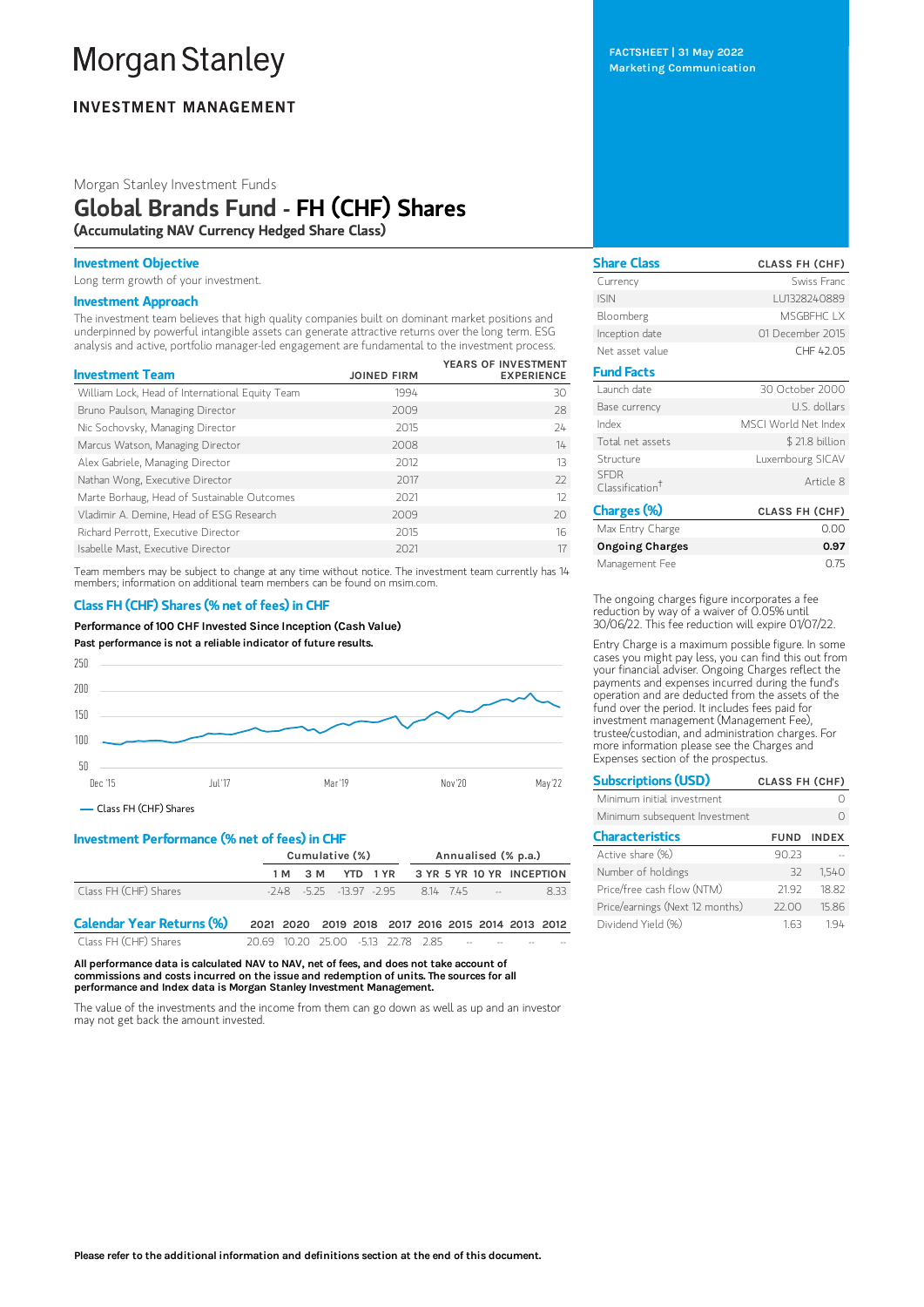| Top Countries (% of Total Net Assets) <sup>1</sup> | <b>FUND</b>          | <b>INDEX</b> |       |
|----------------------------------------------------|----------------------|--------------|-------|
|                                                    | <b>United States</b> | 74.90        | 68.31 |
|                                                    | United Kingdom       | 10.01        | 4.45  |
|                                                    | France               | 5.42         | 3.20  |
|                                                    | Germany              | 4.64         | 2.28  |
|                                                    | Netherlands          | 225          | 117   |
|                                                    | Italy                | 0.38         | 0.67  |
|                                                    | Cash                 | 2.09         |       |

| Sector Allocation (% of Total Net Assets) <sup>1,2</sup> | <b>FUND</b>               | <b>INDEX</b> |       |
|----------------------------------------------------------|---------------------------|--------------|-------|
|                                                          | Information<br>Technology | 32.69        | 21.37 |
|                                                          | Consumer Staples          | 27.22        | 7.42  |
| Health Care<br>Industrials                               |                           | 23.45        | 13.44 |
|                                                          |                           | 6.33         | 9.86  |
|                                                          | <b>Financials</b>         | 4.54         | 13.86 |
|                                                          | Consumer<br>Discretionary | 3.37         | 10.72 |
|                                                          | 2.09                      |              |       |

| Top Holdings (% of Total Net Assets) <sup>3</sup> | <b>FUND</b> | <b>INDEX</b> |
|---------------------------------------------------|-------------|--------------|
| Microsoft Corp                                    | 8.61        | 3.60         |
| Philip Morris International Inc                   | 7.84        | 0.31         |
| Reckitt Benckiser Plc                             | 6.75        | 0.10         |
| Visa Inc.                                         | 6.01        | 0.66         |
| Danaher Corp                                      | 5.25        | 0.32         |
| Accenture Plc                                     | 4.87        | 0.35         |
| Thermo Fisher Scientific Inc.                     | 4.66        | 0.42         |
| SAP SF                                            | 4.64        | 0.19         |
| Abbott Laboratories                               | 4.46        | 0.39         |
| Baxter International Inc.                         | 4.20        | 0.07         |
| Total                                             | 57.29       |              |

<sup>†</sup> This Fund is classified as an Article 8 product under the Sustainable Finance Disclosure Regulation. Article 8 products are those which promote environmental or social characteristics and which integrate sustainability into the investment process in a binding manner. Before making any decision to invest in the fund mentioned herein, please refer to all the characteristics and objectives of the Fund noted in the current Prospectus and KIID at morganstanleyinvestmentfunds.com.

The MS INVF Global Brands Fund includes climate- and weapons-related [exclusions,](https://www.morganstanley.com/im/publication/msinvf/material/rsp_msinvf_gb_gbei_gq_en.pdf?1654720968714) the details of which may be found in the Fund's Restriction Screening policy.

<sup>1</sup>May not sum to 100% due to the exclusion of other assets and liabilities. <sup>2</sup> For additional information regarding sector classification/definitions please visit www.msci.com/gics and the glossary at www.morganstanley.com/im. These securities and percentage allocations are only for illustrative purposes and do not constitute, and should not be construed as, investment advice or recommendations with respect to the securities or investments mentioned. 3

#### Please refer to the Prospectus for full risk disclosures, available at w.morganstanleyinvestmentfunds.com. All data as of 31.05.2022 and subject to change daily.

This is a marketing communication. Applications for shares in the Fund should not be made without first consulting the current Prospectus and the Key Investor Information Document ("KIID"), which are available in English and in the official language of your local jurisdiction at

morganstands.com or free of charge from the Registered Office of Morgan Stanley Investment Funds, European Bank and Business Centre, 6B route de Trèves, L-2633 Senningerberg, R.C.S. Luxemburg B 29 192. A summary of investor rights is available in English at the same website. If the management company of the relevant Fund decides to terminate its arrangement for marketing that Fund in any EEA country where it is registered for sale, it will do so in accordance with the relevant UCITS rules.

#### DEFINITIONS

Active Share is a measure of the percentage of stock holdings in a managers portfolio that differ from the benchmark index (based on

# Share Class FH (CHF) Risk and Reward Profile

|                                  | Lower Risk |  |  |  |                                   | Higher Risk |  |
|----------------------------------|------------|--|--|--|-----------------------------------|-------------|--|
|                                  |            |  |  |  |                                   |             |  |
| <b>Potentially Lower Rewards</b> |            |  |  |  | <b>Potentially Higher Rewards</b> |             |  |

The risk and reward category shown is based on historic data.

Historic figures are only a guide and may not be a reliable indicator of what may happen in the future.

- As such this category may change in the future.
- The higher the category, the greater the potential reward, but also the greater the risk of losing the investment. Category 1 does not indicate a risk free investment.
- The fund is in this category because it invests in company shares and the fund's simulated and/or realised return has experienced high rises and falls historically.
- The fund may be impacted by movements in the exchange rates between the fund's currency and the currencies of the fund's investments.

This rating does not take into account other risk factors which should be considered before investing, these include:

- The fund relies on other parties to fulfill certain services, investments or transactions. If these parties become insolvent, it may expose the fund to financial loss.
- Sustainability factors can pose risks to investments, for example: impact asset values, increased operational costs.
- There may be an insufficient number of buyers or sellers which may affect the funds ability to buy or sell securities.
- Investment in China A-Shares via Shanghai-Hong Kong and Shenzhen-Hong Kong Stock Connect programs may also entail additional risks, such as risks linked to the ownership of shares.
- In order to achieve the currency hedging, this share class relies on other parties to fulfil certain contractual obligations, as these parties may fail to do so there is a higher risk to your investment.
- Past performance is not a reliable indicator of future results. Returns may increase or decrease as a result of currency fluctuations. The value of investments and the income from them can go down as well as up and investors may lose all or a substantial portion of his or her investment.
- The value of the investments and the income from them will vary and there
- can be no assurance that the Fund will achieve its investment objectives. Investments may be in a variety of currencies and therefore changes in rates of exchange between currencies may cause the value of investments to decrease or increase. Furthermore, the value of investments may be adversely affected by fluctuations in exchange rates between the investor's reference currency and the base currency of the investments.

# Additional F Share Classes

|           | <b>CURRENCY</b> | LAUNCH    | <b>ISIN</b>  | <b>BLOOMBERG</b> |
|-----------|-----------------|-----------|--------------|------------------|
|           | LISD            | 0112 2015 | 111328240616 | <b>MSGBFAULX</b> |
| FH (EUR)  | <b>FUR</b>      | 01122015  | 111328240962 | MSGBFHF IX       |
| FHX (EUR) | <b>FUR</b>      | 01122015  | 111328241002 | MSGBFHX IX       |
| FX        | LISD            | 0112 2015 | 1328241184   | <b>MSGBEXULX</b> |

holdings and weight of holdings). Active Share scores range from 0%-100%. A score of 100% means you are completely different from the benchmark. Active Share calculation may consolidate holdings with the same economic exposure. Bloomberg stands for 'Bloomberg Global Identifier (BBGID)'. This is a unique 12 digit alphanumerical code designed to enable the identification of securities, such as the Morgan Stanley Investment Funds sub-funds at share class level, on a Bloomberg Terminal. The Bloomberg Terminal, a system provided by Bloomberg L.P., enables analysts to access and analyse real-time financial market data. Each Bloomberg code starts with the same BBG prefix, followed by nine further characters that we list here in this guide for each share class of each fund. Cash & Equivalents are defined as the value of assets that can be converted into cash immediately. These include commercial paper, open FX transactions, Treasury bills and other short-term instruments. Such instruments are considered cash equivalents because they are deemed<br>liquid and not subject to significant risk of changes in values. **Dividend vield** is the ratio between how much a company pays out in dividends each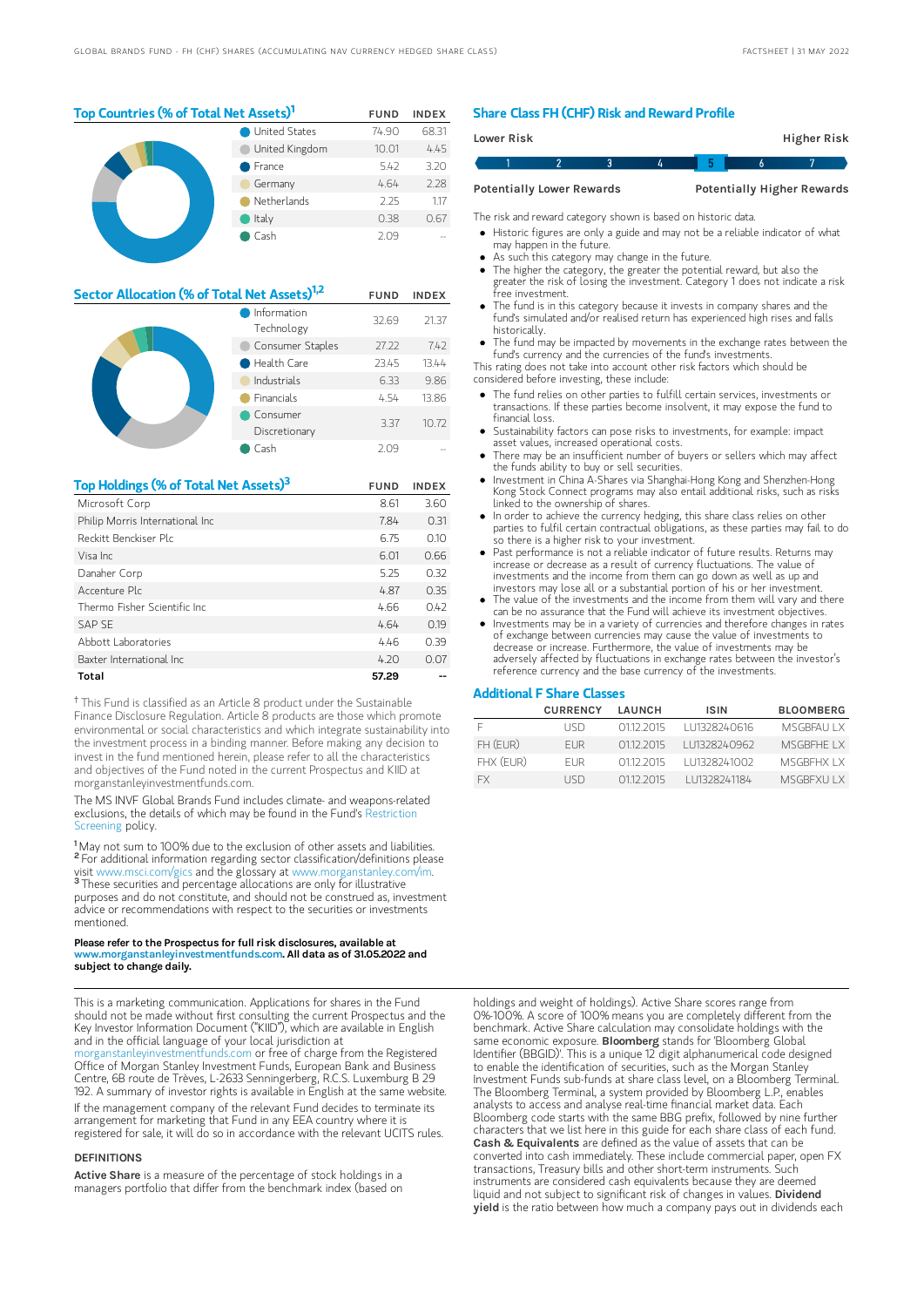year relative to its share price. ISIN is the international securities identification number (ISIN), a 12 digit code consisting of numbers and letters that distinctly identifies securities. NAV is the Net Asset Value per share of the Fund (NAV), which represents the value of the assets of a fund less its liabilities. Number of holdings provided are a typical range, not a maximum number. The portfolio may exceed this from time to time due to market conditions and outstanding trades. Price/earnings (P/E) is the price of a stock divided by its earnings per share for the past 12 months. Sometimes called the multiple, P/E gives investors an idea of how much they are paying for a company's earning power. The higher the P/E, the more investors are paying, and therefore the more earnings growth they are expecting. Price/free cash flow (NTM) is a ratio used to compare a company's market value to its free cash flow. It is calculated by dividing the company's per-share stock price by its per-share free cash flow. Free Cash flow is calculated by subtracting a company's Capital Expenditures from its Operating Cash flow.

## INDEX INFORMATION

The MSCI World Net Index is a free float adjusted market capitalization weighted index that is designed to measure the global equity market performance of developed markets. The term "free float" represents the portion of shares outstanding that are deemed to be available for purchase in the public equity markets by investors. The performance of the Index is listed in U.S. dollars and assumes reinvestment of net dividends.The index is unmanaged and does not include any expenses, fees or sales charges. It is not possible to invest directly in an index.

#### DISTRIBUTION

This communication is only intended for and will only be distributed to persons resident in jurisdictions where such distribution or availability would not be contrary to local laws or regulations. In particular, the Shares are not for distribution to US persons.

Ireland: MSIM Fund Management (Ireland) Limited. Registered Office: The Observatory, 7-11 Sir John Rogerson's Quay, Dublin 2, D02 VC42, Ireland. Registered in Ireland as a private company limited by shares under company number 616661. MSIM Fund Management (Ireland) Limited is regulated by the Central Bank of Ireland. United Kingdom: Morgan Stanley Investment Management Limited is authorised and regulated by the Financial Conduct Authority. Registered in England. Registered No. 1981121. Registered Office: 25 Cabot Square, Canary Wharf, London E14 4QA, authorised and regulated by the Financial Conduct Authority. Dubai: Morgan Stanley Investment Management Limited (Representative Office, Unit Precinct 3-7th Floor-Unit 701 and 702, Level 7, Gate Precinct Building 3, Dubai International Financial Centre, Dubai, 506501, United Arab Emirates. Telephone: +97 (0)14 709 7158). Italy: MSIM Fund Management (Ireland)Limited, Milan Branch (Sede Secondaria di Milano) is a branch of MSIM Fund Management (Ireland) Limited, a company registered in Ireland, regulated by the Central Bank of Ireland and whose registered office is at The Observatory, 7-11 Sir John Rogerson's Quay, Dublin 2, D02 VC42, Ireland. MSIM Fund Management (Ireland) Limited Milan Branch (Sede Secondaria di Milano) with seat in Palazzo Serbelloni Corso Venezia, 16 20121 Milano, Italy, is registered in Italy with company number and VAT number 11488280964. The Netherlands: MSIM Fund Management (Ireland) Limited, Rembrandt Tower, 11th Floor Amstelplein 1 1096HA, Netherlands. Telephone: 31 2-0462-1300. Morgan Stanley Investment Management is a branch office of MSIM Fund Management (Ireland) Limited. MSIM Fund Management (Ireland) Limited is regulated by the Central Bank of Ireland. France: MSIM Fund Management (Ireland) Limited, Paris Branch is a branch of MSIM Fund Management (Ireland) Limited, a company registered in Ireland, regulated by the Central Bank of Ireland and whose registered office is at The Observatory, 7-11 Sir John Rogerson's Quay, Dublin 2, D02 VC42, Ireland. MSIM Fund Management (Ireland) Limited Paris Branch with seat at 61 rue de Monceau 75008 Paris, France, is registered in France with company number 890 071<br>863 RCS. **Spain:** MSIM Fund Management (Ireland) Limited, Sucursal en España is a branch of MSIM Fund Management (Ireland) Limited, a company registered in Ireland, regulated by the Central Bank of Ireland and whose registered office is at The Observatory, 7-11 Sir John Rogerson's Quay, Dublin 2, D02 VC42, Ireland. MSIM Fund Management (Ireland) Limited, Sucursal en España with seat in Calle Serrano 55, 28006, Madrid, Spain, is registered in Spain with tax identification number W0058820B. Switzerland: Morgan Stanley & Co. International plc, London, Zurich Branch Authorised and regulated by the Eidgenössische Finanzmarktaufsicht ("FINMA"). Registered with the Register of Commerce Zurich CHE-115.415.770. Registered Office: Beethovenstrasse 33, 8002 Zurich, Switzerland, Telephone +41 (0) 44 588 1000. Facsimile Fax: +41(0) 44 588 1074.

Australia: This publication is disseminated in Australia by Morgan Stanley Investment Management (Australia) Pty Limited ACN: 122040037, AFSL No. 314182, which accepts responsibility for its contents. This publication, and any access to it, is intended only for "wholesale clients" within the meaning of the Australian Corporations Act. **Hong Kong:** This document has been issued by Morgan Stanley Asia Limited for use in Hong Kong and

shall only be made available to "professional investors" as defined under the Securities and Futures Ordinance of Hong Kong (Cap 571). The contents of this document have not been reviewed nor approved by any regulatory authority including the Securities and Futures Commission in Hong Kong. Accordingly, save where an exemption is available under the relevant law, this document shall not be issued, circulated, distributed, directed at, or made available to, the public in Hong Kong. Singapore: This publication should not be considered to be the subject of an invitation for subscription or purchase, whether directly or indirectly, to the public or any member of the public in Singapore other than (i) to an institutional investor under section 304 of the Securities and Futures Act, Chapter 289 of Singapore ("SFA"), (ii) to a "relevant person" (which includes an accredited investor) pursuant to section 305 of the SFA, and such distribution is in accordance with the conditions specified in section 305 of the SFA; or (iii) otherwise pursuant to, and in accordance with the conditions of, any other applicable provision of the SFA. In particular, for investment funds that are not authorized or recognized by the MAS, units in such funds are not allowed to be offered to the retail public; any written material issued to persons as aforementioned in connection with an offer is not a prospectus as defined in the SFA and, accordingly, statutory liability under the SFA in relation to the content of prospectuses does not apply, and investors should consider carefully whether the investment is suitable for them. This publication has not been reviewed by the Monetary Authority of Singapore.

Chile: Neither the Fund nor the interests in the Fund are registered in the Registry of Offshore Securities (el Registro de Valores Extranjeros) or subject to the supervision of the Commission for the Financial Market (la Comisión para el Mercado Financiero). This document and other offering materials relating to the offer of the interests in the Fund do not constitute a public offer of, or an invitation to subscribe for or purchase, the Fund interests in the Republic of Chile, other than to individually identified purchasers pursuant to a private offering within the meaning of Article 4 of the Chilean Securities Act (la Ley del Mercado de Valores) (an offer that is not "addressed to the public at large or to a certain sector or specific group of the public").

Peru: The interests in the Fund have not been and will not be registered in Peru under Decreto Legislativo 862: Ley de Fondos de Inversión y sus Sociedades Administradoras or under Decreto Legislativo 861: Ley del Mercado de Valores (the "Securities Market Law"), and are being offered to institutional investors only (as defined in article 8 of the Securities Market Law) pursuant to a private placement, according to article 5 of the Securities Market Law. The interests in the Fund have not been registered in the securities market public registry (Registro Público del Mercado de Valores) maintained by, and the offering of the Fund interests in Peru is not subject to the supervision of, the Superintendencia del Mercado de Valores. Any transfers of the Fund interests shall be subject to the limitations contained in the Securities Market Law and the regulations issued thereunder.

#### IMPORTANT INFORMATION

EMEA: This marketing communication has been issued by MSIM Fund Management (Ireland) Limited. MSIM Fund Management (Ireland) Limited is regulated by the Central Bank of Ireland. MSIM Fund Management (Ireland) Limited is incorporated in Ireland as a private company limited by shares with company registration number 616661 and has its registered address at The Observatory, 7-11 Sir John Rogerson's Quay, Dublin 2, D02 VC42, Ireland.

This document contains information relating to the sub-fund ("Fund") of Morgan Stanley Investment Funds, a Luxembourg domiciled Société d'Investissement à Capital Variable. Morgan Stanley Investment Funds (the "Company") is registered in the Grand Duchy of Luxembourg as an undertaking for collective investment pursuant to Part 1 of the Law of 17th December 2010, as amended. The Company is an Undertaking for Collective Investment in Transferable Securities ("UCITS").

Applications for shares in the Fund should not be made without first consulting the current Prospectus, Key Investor Information Document ("KIID"), Annual Report and Semi-Annual Report ("Offering Documents"), or other documents available in your local jurisdiction which is available free of charge from the Registered Office: European Bank and Business Centre, 6B route de Trèves, L-2633 Senningerberg, R.C.S. Luxemburg B 29 192. In addition, all Italian investors should refer to the 'Extended Application Form', and all Hong Kong investors should refer to the 'Additional Information for Hong Kong Investors' section, outlined within the Prospectus. Copies of the Prospectus, KIID, the Articles of Incorporation and the annual and semiannual reports, in German, and further information can be obtained free of charge from the representative in Switzerland. The representative in Switzerland is Carnegie Fund Services S.A., 11, rue du Général-Dufour, 1204 Geneva. The paying agent in Switzerland is Banque Cantonale de Genève, 17, quai de l'Ile, 1204 Geneva. The document has been prepared solely for informational purposes and does not constitute an offer or a recommendation to buy or sell any particular security or to adopt any specific investment strategy.